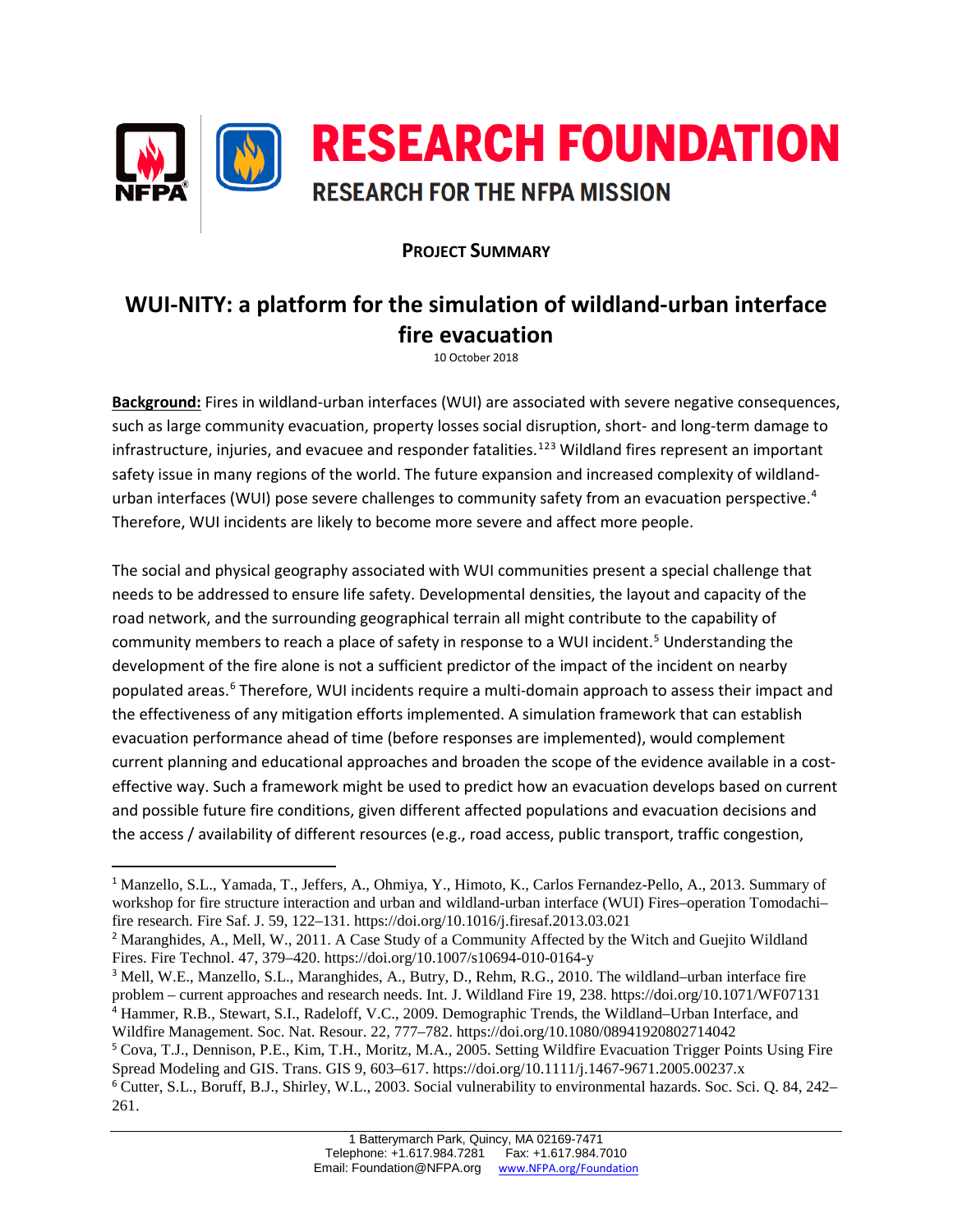etc.). To achieve this, the simulation framework would need to represent the core components driving the incident; e.g., a predictive model of residential response, fire development and traffic flow.

A specification for such an integrated platform architecture has been developed by the authors of this proposal during [a recent Foundation](https://www.nfpa.org/News-and-Research/Fire-statistics-and-reports/Research-reports/Other-research-topics/Open-Multi-Physics-Framework-for-Modelling-Wildfire-Urban-Evacuation) research project. An implemented framework would be able to simulate the evolving incident conditions based on the time-based developments of the core components and how they interact to produce an outcome of interest. This framework allows the simulation of multiple domains that enables time-based vulnerability mapping of affected populations reflecting their capacity (or otherwise) to cope with the conditions faced. Existing static vulnerability maps generally rely on historical data or conditions (e.g. weather, vegetation, socio-economic factors, etc.). Existing risk maps typically focus on single domains (e.g. fire). Dynamic vulnerability mapping provides instead a vehicle for displaying this simulated response in relation to the dynamic evolution of the fire and then representing the derived vulnerability given the results generated. This represents a significant enhancement of current static mapping approaches that more effectively exploits the predictive functionality of the proposed multi-domain framework providing broader and deeper insights into the emergent conditions and their implications.

The concept of dynamic vulnerability mapping requires (1) the representation of multiple subject domains and (2) using simulations to make predictions. The proposed integrated tool has both of the capabilities. The simulated results may then be in a number of forms:

- traditional 2D overlays showing how the fire, traffic and pedestrian responses evolve in realtime
- interpretations of this simulated evolution to map the identified dynamic vulnerability of the pedestrian population given the conditions faced. This may involve some analysis to determine how the vulnerability levels for certain locations/populations are derived.

This would represent a significant change for practitioners and responders who would then be able to see evolving future conditions and their implications - enhancing their situational awareness.

**Research Goal:** The WUI-NITY project aims at developing an integrated software platform for the simulation of wildland-urban interface (WUI) evacuation scenarios that can be used both before an incident for planning and during an incident to inform decisions. The primary application of this platform is the ability to generate dynamic vulnerability maps from coupled fire, pedestrian and traffic sub-models.

### **Project Tasks:**

**1. Project management and dissemination:** This refers to the management of the activities of WUI-NITY project and the dissemination of the results.

**2. System Architecture and data-sets for the proof of concept:** Update original system architecture design and develop model selection component based on performance criteria. This allows for future modular implementation of different modelling tools with different levels of granularity. Identification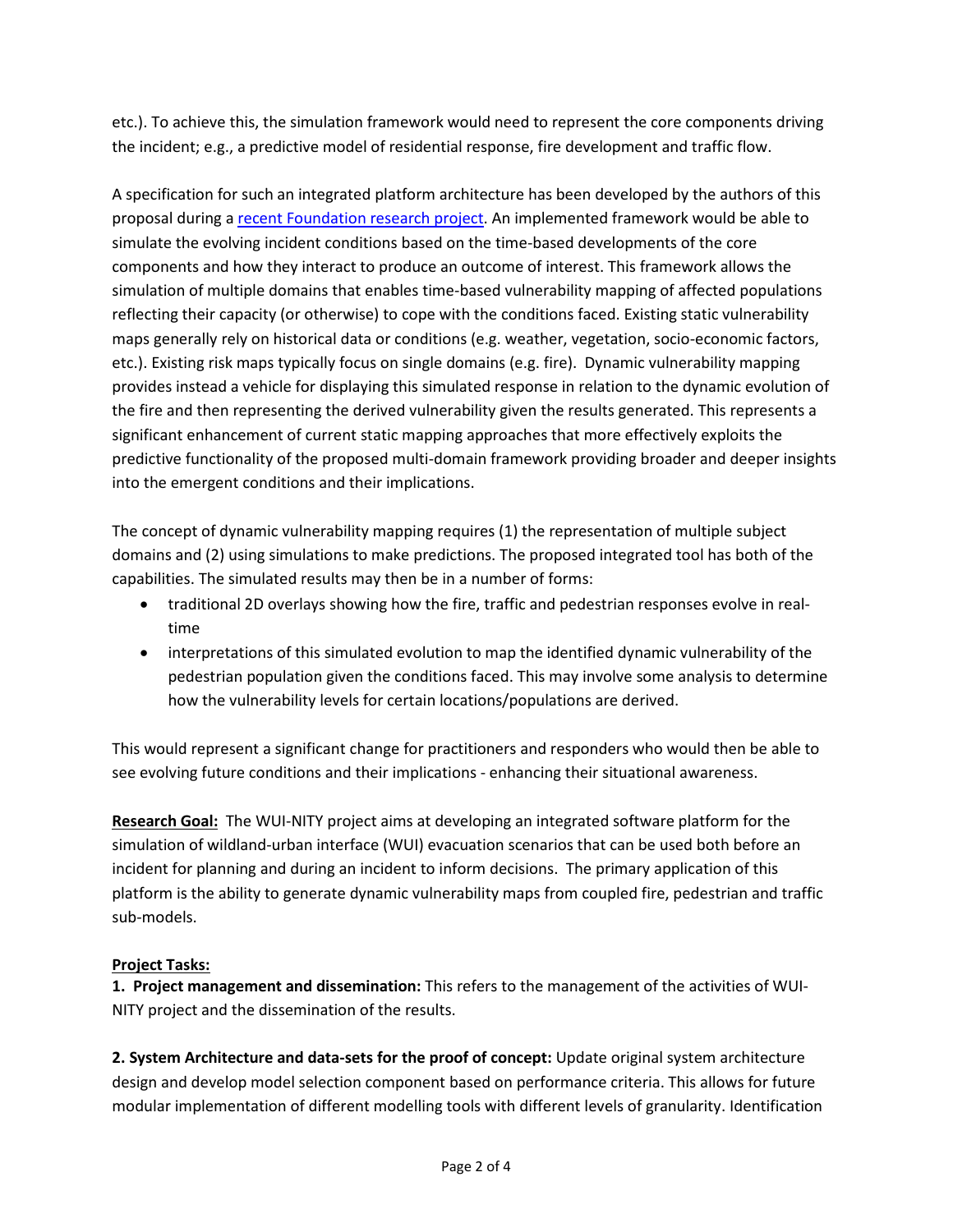of the required data-sets (e.g. weather, geodata/elevation and vegetation, road network and population) for implementation in the proof of concept.

**3. Modelling integration.** This consists in the selection and implementation of the three modelling components into a virtual reality game engine. This includes 1) an existing empirical fire model (e.g. FARSITE $^7$  $^7$ ), 2) a crowd model for the simulation of people response and people movement towards private vehicles based on a simplified approach (e.g.  $A^*$  star algorithm or similar<sup>[8](#page-2-1)</sup> and 3) a traffic model for the simulation of the displacement of private vehicles (cars, buses, etc.) along the road network using a macroscopic method (e.g. a coarse network modelling approach)<sup>[9](#page-2-2)</sup>. Outputs will be obtained from each model and a routine for data transfer/exchange is built. This routine can be based on the existing concept of trigger points.<sup>[10](#page-2-3)</sup>

**4. Output analysis and GUI development.** A Graphic User Interface (GUI) will be developed in order to allow the importing of all relevant data-sets and input calibration phase. The GUI will be built in such a way to allow a 2D visualization of the scenarios and output vulnerability mapping but also allow a future dedicated 3D mode for the visualization of the WUI-NITY tool scenarios at a household level. This means that the GUI will allow the creation of standalone modelling scenarios that can be used for future training purposes, using procedural generation of objects.

**5. Vulnerability mapping**. The coupled modelling output will be used to develop static (based on predefined set conditions) and dynamic (based on evolving fire conditions) vulnerability mapping. The vulnerability maps will be developed as layer visualized in the GUI which takes into account of a score system which is derived from all simulation layers.

**6. Demo case study.** A case study will be run with the newly developed WUI-NITY tool to exemplify its use and apply the new concept of dynamic vulnerability mapping with a WUI fire evacuation scenario.

**Implementation:** This research program will be conducted under the auspices of the Research Foundation in accordance with Foundation Policies and will be guided by a Project Technical Panel who will provide input to the project, recommend contractor selection, review periodic reports of progress and research results, and review the final project report. Funding for this project is provided through NIST.

**Schedule:** The final report is scheduled to be issued in October 2019.

l

<span id="page-2-0"></span><sup>7</sup> Finney, M.A., others, 1998. FARSITE, Fire Area Simulator–model development and evaluation. US Department of Agriculture, Forest Service, Rocky Mountain Research Station Ogden, UT.

<span id="page-2-1"></span><sup>8</sup> Bladström, K., 2017. Route choice modelling in fire evacuation simulators. LUTVDG/TVBB.

<span id="page-2-2"></span><sup>9</sup> Barceló, J., 2010. Fundamentals of traffic simulation. Springer.

<span id="page-2-3"></span><sup>10</sup> Cova, T.J., Dennison, P.E., Kim, T.H., Moritz, M.A., 2005. Setting Wildfire Evacuation Trigger Points Using Fire Spread Modeling and GIS. Trans. GIS 9, 603–617. https://doi.org/10.1111/j.1467-9671.2005.00237.x